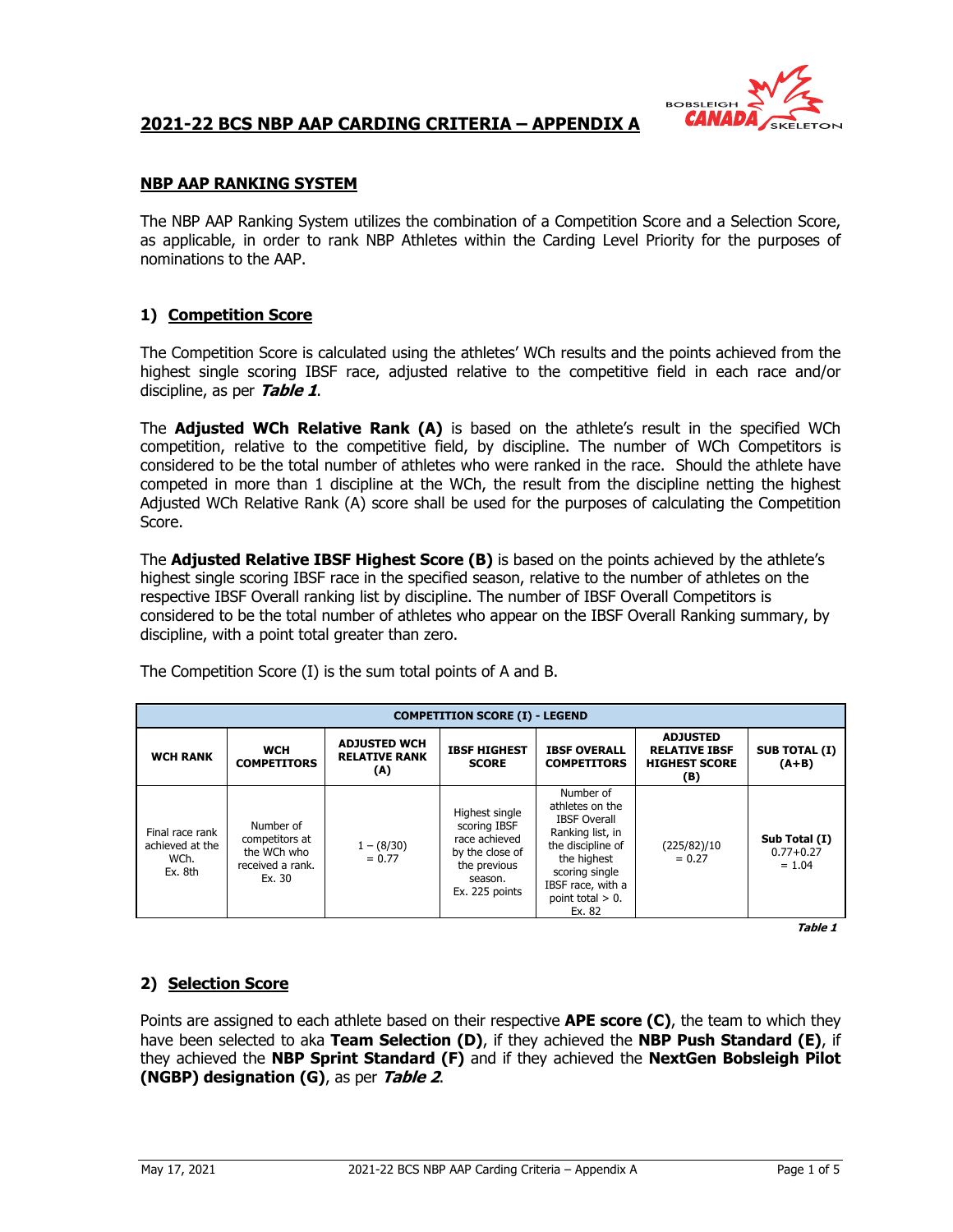

The Selection Score (II) is the sum total points of (C, D, E, F and G) divided by a factor of 10.

| <b>SELECTION SCORE (II) - LEGEND</b>                              |                                                          |                                           |                                             |                                          |                                           |  |  |  |  |
|-------------------------------------------------------------------|----------------------------------------------------------|-------------------------------------------|---------------------------------------------|------------------------------------------|-------------------------------------------|--|--|--|--|
| <b>APE</b><br><b>SCORE/100</b><br>(C)                             | <b>TEAM</b><br><b>SELECTION</b><br>(D)                   | <b>NBP PUSH</b><br><b>STANDARD</b><br>(E) | <b>NBP SPRINT</b><br><b>STANDARD</b><br>(F) | <b>NGBP</b><br><b>DESIGNATION</b><br>(G) | <b>SUB TOTAL (II)</b><br>$(C+D+E+F+G)/10$ |  |  |  |  |
| Calculated based on the<br>NBP APE Scoring Tables<br>(Appendix B) | Senior Team $= 2$ points<br>Development Team $= 1$ point | Achieved<br>$= 1$ point                   | Achieved<br>$= 1$ point                     | Achieved<br>$= 1$ point                  | Sub Total (II)                            |  |  |  |  |

**Table 2**

### **3) NBP AAP Ranking**

Within each Carding Level Priority, athletes are ranked, whereby the athlete with the greatest point total ranking the highest, referred to as the NBP AAP Ranking, based on the following:

- a) for the purposes of Pre-season Carding Cycle nominations, according to the Competition Score (I); and
- b) for the purposes of In-season Carding Cycle nominations, according to the sum total of the Competition Score (I) and Selection Score (II), as applicable.

In the event of a tie in NBP AAP Ranking, the tie will be broken by the respective athlete's most recent APE Score, with the higher APE score deemed to be ranked higher.

**Table 3** provides an example of the NBP AAP Ranking System and corresponding calculations.

**Tables 4** and **5** provide examples of the resulting NBP AAP Nominations and Allocations for the Pre-Season and In-Season Carding Cycles respectively.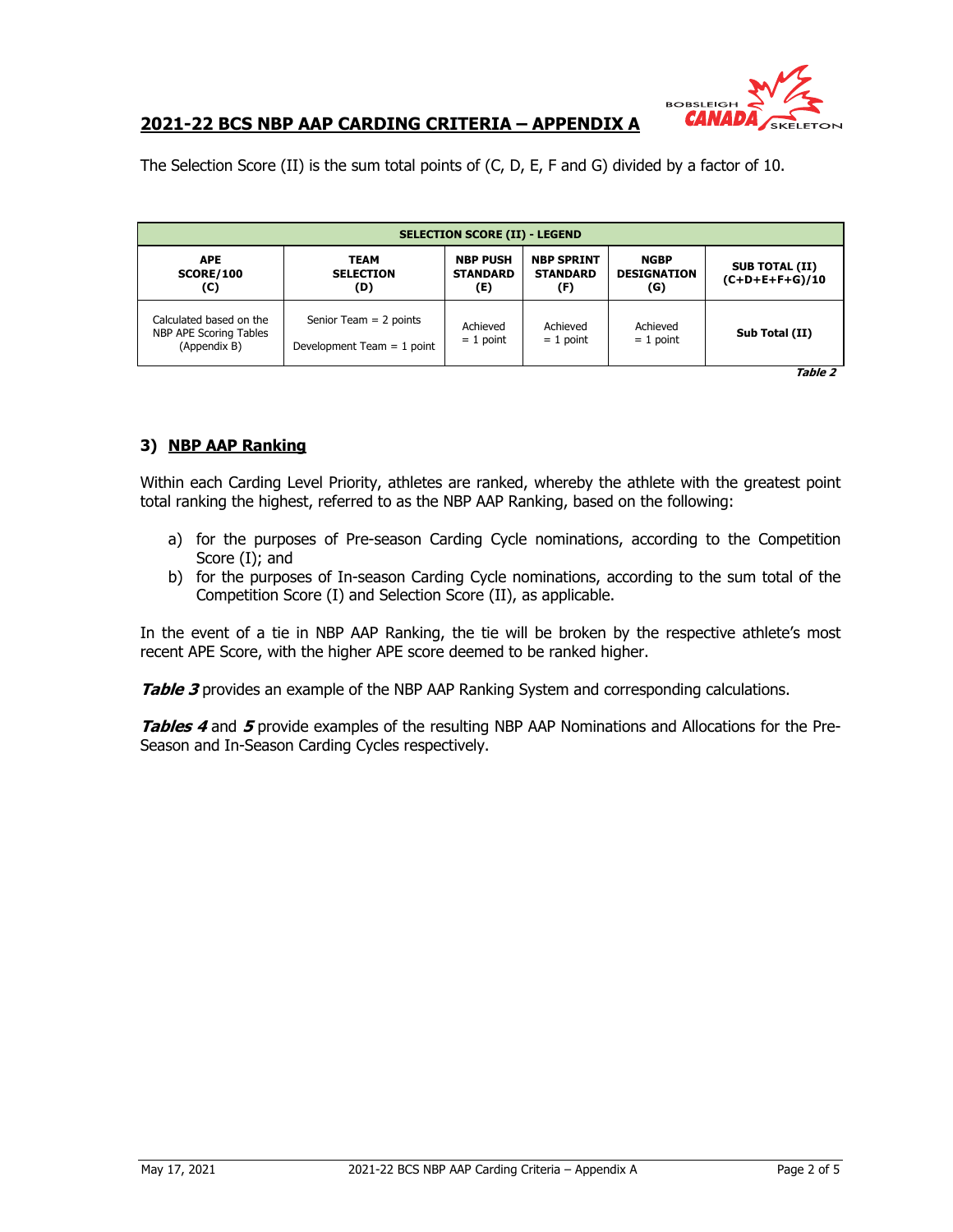

## **a) NBP AAP Ranking Calculations Example**

|                                                   |                                              |                               |                                                          | <b>COMPETITION SCORE (I)</b>                                  |                                  |                                                                     |                                                                                   |                                           |                                                                               |                                 |                                       | <b>SELECTION SCORE (II)</b>            |                                           |                                             |                                          |                                           |  |
|---------------------------------------------------|----------------------------------------------|-------------------------------|----------------------------------------------------------|---------------------------------------------------------------|----------------------------------|---------------------------------------------------------------------|-----------------------------------------------------------------------------------|-------------------------------------------|-------------------------------------------------------------------------------|---------------------------------|---------------------------------------|----------------------------------------|-------------------------------------------|---------------------------------------------|------------------------------------------|-------------------------------------------|--|
| <b>CARDING</b><br><b>LEVEL</b><br><b>PRIORITY</b> |                                              | <b>Athlete</b><br><b>Name</b> | <b>PREVIOUS</b><br><b>SEASON</b><br>AAP<br><b>STATUS</b> | <b>PREVIOUS</b><br><b>SEASON</b><br><b>WCH</b><br><b>RANK</b> | <b>WCH</b><br><b>COMPETITORS</b> | <b>ADJUSTED</b><br><b>WCH</b><br><b>RELATIVE</b><br><b>RANK (A)</b> | <b>PREVIOUS</b><br><b>SEASON</b><br><b>IBSF</b><br><b>HIGHEST</b><br><b>SCORE</b> | <b>IBSF OVERALL</b><br><b>COMPETITORS</b> | <b>ADJUSTED</b><br><b>RELATIVE IBSF</b><br><b>HIGHEST</b><br><b>SCORE (B)</b> | <b>SUB TOTAL (I)</b><br>$(A+B)$ | <b>APE</b><br><b>SCORE/100</b><br>(C) | <b>TEAM</b><br><b>SELECTION</b><br>(D) | <b>NBP PUSH</b><br><b>STANDARD</b><br>(E) | <b>NBP SPRINT</b><br><b>STANDARD</b><br>(F) | <b>NGBP</b><br><b>DESIGNATION</b><br>(G) | <b>SUB TOTAL (II)</b><br>$(C+D+E+F+G)/10$ |  |
| $\blacksquare$                                    | <b>SNO</b>                                   | Athlete A                     | SR <sub>2</sub>                                          | $\overline{7}$                                                | 30                               | 0.77                                                                | 152                                                                               | 82                                        | 0.19                                                                          | 0.95                            | 7.67                                  | $\overline{z}$                         |                                           |                                             | $\mathbf{0}$                             | 1.17                                      |  |
| PRIORITY                                          | <b>SENIOR</b>                                | Athlete B                     | D                                                        | 8                                                             | 30                               | 0.73                                                                | 136                                                                               | 82                                        | 0.17                                                                          | 0.90                            | 6.54                                  | 2                                      |                                           |                                             |                                          | 1.15                                      |  |
|                                                   | INTERNATION<br>CARDS<br>(SR1/SR2)            | Athlete C                     | SR1                                                      | 11                                                            | 20                               | 0.45                                                                | 152                                                                               | 43                                        | 0.35                                                                          | 0.80                            | 7.12                                  | 2                                      |                                           |                                             | 0                                        | 1.11                                      |  |
| $\sim$                                            | <b>SENIOR<br/>NATIONAL</b><br>CARDS<br>CARDS | Athlete D                     | <b>SR</b>                                                | 13                                                            | 20                               | 0.35                                                                | 120                                                                               | 43                                        | 0.28                                                                          | 0.63                            | 6.87                                  | 2                                      |                                           |                                             | 0                                        | 1.09                                      |  |
| PRIORITY                                          |                                              | Athlete E                     | D                                                        | 21                                                            | 30                               | 0.30                                                                | 62                                                                                | 82                                        | 0.08                                                                          | 0.38                            | 7.36                                  | 2                                      |                                           | $\mathbf 0$                                 | 0                                        | 1.04                                      |  |
|                                                   |                                              | Athlete F                     | SR <sub>2</sub>                                          | <b>DNS</b>                                                    | 20                               | 0.00                                                                | 136                                                                               | 43                                        | 0.32                                                                          | 0.32                            | 5.79                                  |                                        | $\Omega$                                  | 0                                           |                                          | 0.78                                      |  |
|                                                   |                                              | Athlete G                     | D                                                        | <b>DNS</b>                                                    | 30                               | 0.00                                                                | 20                                                                                | 82                                        | 0.02                                                                          | 0.02                            | 6.66                                  | $\overline{2}$                         |                                           |                                             |                                          | 1.17                                      |  |
|                                                   |                                              | Athlete H                     | D                                                        | <b>DNS</b>                                                    | 30                               | 0.00                                                                | 14                                                                                | 82                                        | 0.02                                                                          | 0.02                            | 7.01                                  | 2                                      |                                           |                                             | $\mathbf 0$                              | 1.10                                      |  |
| $\mathbf{w}$                                      | 로                                            | Athlete I                     | n/a                                                      | <b>DNS</b>                                                    | 20                               | 0.00                                                                | 0                                                                                 | 43                                        | 0.00                                                                          | 0.00                            | 6.67                                  |                                        |                                           |                                             |                                          | 1.07                                      |  |
| PRIORITY                                          | <b>DEVLEOPME<br/>CARDS</b><br>(D)            | Athlete J                     | <b>SR</b>                                                | <b>DNS</b>                                                    | 30                               | 0.00                                                                | $\mathbf{0}$                                                                      | 43                                        | 0.00                                                                          | 0.00                            | 6.98                                  |                                        | $\Omega$                                  |                                             |                                          | 1.00                                      |  |
|                                                   |                                              | Athlete K                     | <b>SR</b>                                                | <b>DNS</b>                                                    | 20                               | 0.00                                                                | 0                                                                                 | 82                                        | 0.00                                                                          | 0.00                            | 5.89                                  | 2                                      | $\Omega$                                  |                                             | 0                                        | 0.89                                      |  |
|                                                   |                                              | Athlete L                     | n/a                                                      | <b>DNS</b>                                                    | 20                               | 0.00                                                                | 0                                                                                 | 43                                        | 0.00                                                                          | 0.00                            | 7.18                                  |                                        |                                           |                                             | $\mathbf 0$                              | 1.02                                      |  |
|                                                   |                                              | Athlete M                     | D                                                        | <b>DNS</b>                                                    | 20                               | 0.00                                                                | 0                                                                                 | 43                                        | 0.00                                                                          | 0.00                            | 5.37                                  |                                        | $\Omega$                                  |                                             | $\mathbf 0$                              | 0.74                                      |  |

| <b>COMPETITION SCORE (I) - LEGEND</b>                    |                                                                          |                        |                                                                                                                 |                                                                                                                                                                     |                         |               |                                                                                 | <b>SELECTION SCORE (II) - LEGEND</b>                              |                         |                         |                         |                |  |  |
|----------------------------------------------------------|--------------------------------------------------------------------------|------------------------|-----------------------------------------------------------------------------------------------------------------|---------------------------------------------------------------------------------------------------------------------------------------------------------------------|-------------------------|---------------|---------------------------------------------------------------------------------|-------------------------------------------------------------------|-------------------------|-------------------------|-------------------------|----------------|--|--|
| Final race<br>rank<br>achieved at<br>the WCh.<br>Ex. 8th | Number of<br>competitors at<br>the WCh who<br>received a rank.<br>Ex. 30 | $- (8/30)$<br>$= 0.77$ | Highest single<br>scoring IBSF<br>race achieved<br>by the close of<br>the previous<br>season.<br>Ex. 225 points | Number of athletes on<br>the IBSF Overall Ranking<br>list, in the discipline of<br>the highest scoring single<br>IBSF race, with a point<br>total $> 0$ .<br>Ex. 82 | (225/82)/10<br>$= 0.27$ | Sub Total (I) | Calculated<br>based on the<br>NBP APE<br>Scoring<br><b>Tables</b><br>Appendix B | Senior Team<br>$= 2$ points<br>Development<br>Team<br>$= 1$ point | Achieved<br>$= 1$ point | Achieved<br>$= 1$ point | Achieved<br>$= 1$ point | Sub Total (II) |  |  |

**Table 3**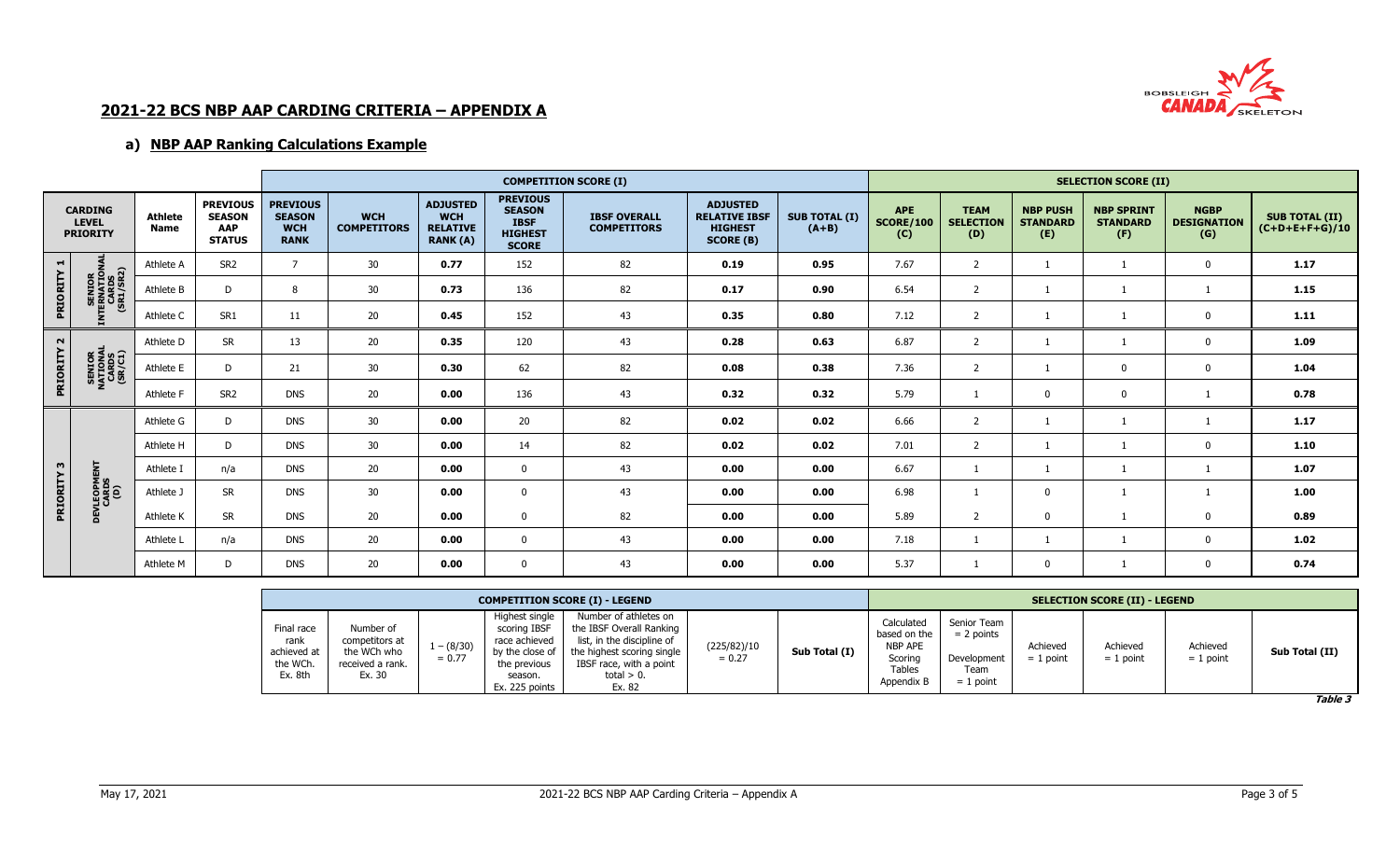

#### **b) Carding Nominations and Allocations Example – Pre-Season Carding Cycle**

**Table 4** shows an example of the Pre-Season (July 1<sup>st</sup> to October 31<sup>st</sup>) carding cycle nominations and allocations.

|                                         |                                               |                               |                                                       | <b>PRE-SEASON CARDING CYCLE NOMINATIONS &amp; ALLOCATIONS</b> | <b>CURRENT SEASON</b><br><b>NBP AAP RANKING</b>            |                                          | <b>CURRENT SEASON NBP AAP</b><br><b>PRE-SEASON CARDING CYCLE NOMINATIONS</b> |                   |                |              |
|-----------------------------------------|-----------------------------------------------|-------------------------------|-------------------------------------------------------|---------------------------------------------------------------|------------------------------------------------------------|------------------------------------------|------------------------------------------------------------------------------|-------------------|----------------|--------------|
| <b>CARDING LEVEL</b><br><b>PRIORITY</b> |                                               | <b>Athlete</b><br><b>Name</b> | <b>PREVIOUS</b><br><b>SEASON</b><br><b>AAP STATUS</b> | <b>COMPETITION</b><br><b>SCORE</b><br>(I)<br>(from Table 1)   | <b>SELECTION</b><br><b>SCORE</b><br>(II)<br>(from Table 1) | <b>TOTAL</b><br><b>SCORE</b><br>$(I+II)$ | <b>RANK</b>                                                                  | <b>NOMINATION</b> | <b>MONTHS</b>  | <b>VALUE</b> |
| ᆏ                                       |                                               | Athlete A                     | SR <sub>2</sub>                                       | 0.95                                                          | n/a                                                        | 0.95                                     | 1                                                                            | SR <sub>1</sub>   | $\overline{4}$ | \$7,060      |
| PRIORITY                                |                                               | Athlete B                     | D                                                     | 0.90                                                          | n/a                                                        | 0.90                                     | $\overline{2}$                                                               | SR <sub>1</sub>   | $\overline{4}$ | \$7,060      |
|                                         | SENIOR<br>INTERNATIONAL<br>CARDS<br>(SR1/SR2) | Athlete C                     | SR <sub>1</sub>                                       | 0.80                                                          | n/a                                                        | 0.80                                     | 3                                                                            | SR <sub>2</sub>   | 4              | \$7,060      |
| $\sim$                                  | SENIOR<br>NATIONAL<br>CARDS<br>CARDS          | Athlete D                     | n/a                                                   | 0.63                                                          | n/a                                                        | 0.63                                     | 4                                                                            | <b>SR</b>         | $\overline{4}$ | \$7,060      |
| PRIORITY                                |                                               | Athlete E                     | n/a                                                   | 0.38                                                          | n/a                                                        | 0.38                                     | 5                                                                            | <b>SR</b>         | 4              | \$7,060      |
|                                         |                                               | Athlete F                     | n/a                                                   | 0.32                                                          | n/a                                                        | 0.32                                     | 6                                                                            | <b>SR</b>         | $\overline{4}$ | \$7,060      |
|                                         |                                               | Athlete G                     | n/a                                                   | n/a                                                           | n/a                                                        | n/a                                      | n/a                                                                          | n/a               | n/a            | n/a          |
|                                         |                                               | Athlete H                     | n/a                                                   | n/a                                                           | n/a                                                        | n/a                                      | n/a                                                                          | n/a               | n/a            | n/a          |
| w                                       |                                               | Athlete I                     | n/a                                                   | n/a                                                           | n/a                                                        | n/a                                      | n/a                                                                          | n/a               | n/a            | n/a          |
| PRIORITY                                | <b>DEVLEOPMENT</b><br>CARDS<br>(D)            | Athlete J                     | n/a                                                   | n/a                                                           | n/a                                                        | n/a                                      | n/a                                                                          | n/a               | n/a            | n/a          |
|                                         |                                               | Athlete K                     | n/a                                                   | n/a                                                           | n/a                                                        | n/a                                      | n/a                                                                          | n/a               | n/a            | n/a          |
|                                         |                                               | Athlete L                     | n/a                                                   | n/a                                                           | n/a                                                        | n/a                                      | n/a                                                                          | n/a               | n/a            | n/a          |
|                                         |                                               | Athlete M                     | n/a                                                   | n/a                                                           | n/a                                                        | n/a                                      | n/a                                                                          | n/a               | n/a            | n/a          |

**Table 4**